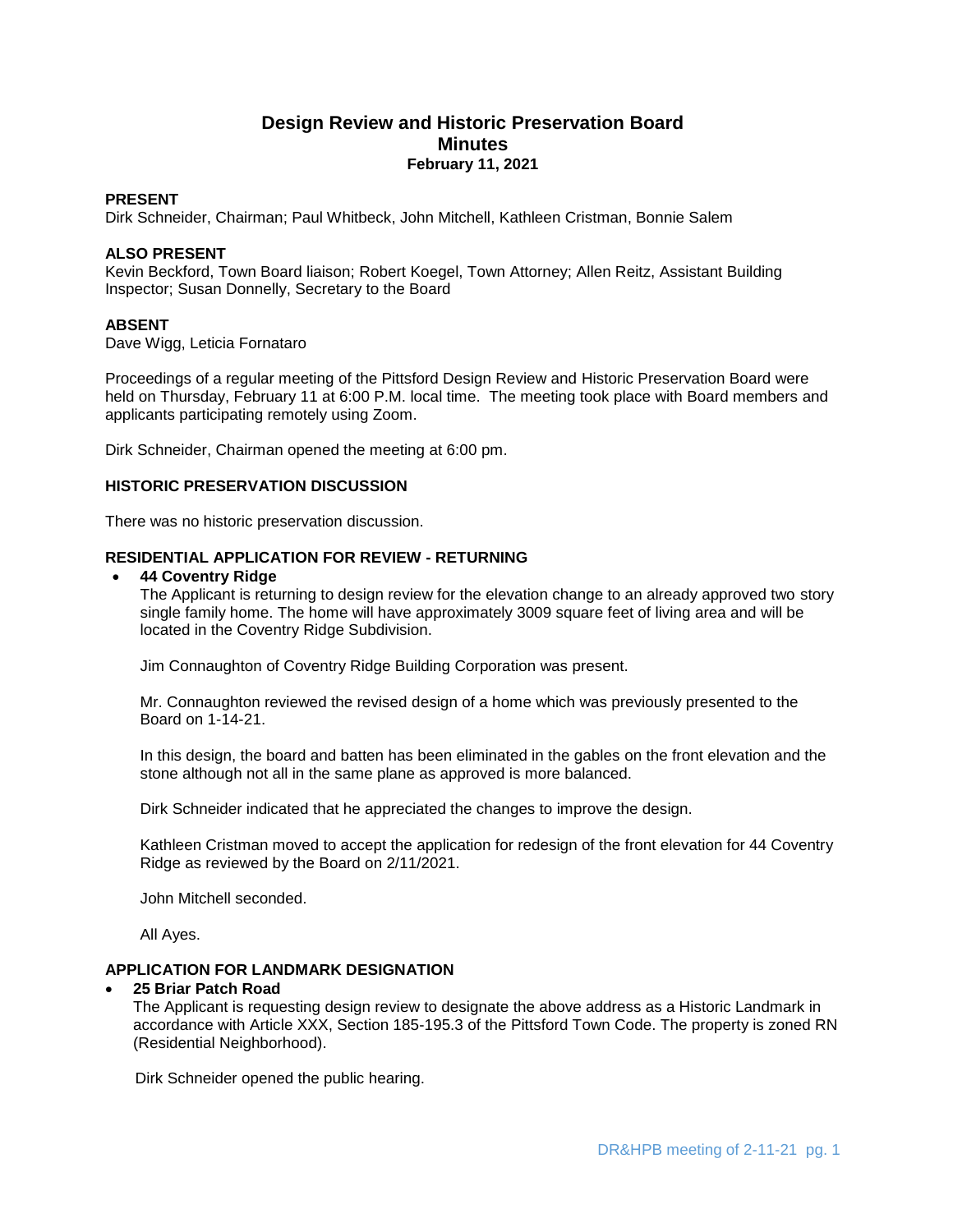Bonnie Salem introduced the nominated property. She referenced the structure as a significant architectural example of post-World War II architecture that has gone through relatively little change since its construction in 1950. The designer was Cyril Tucker, a well-known architect of his time.

The homeowners, Matthew and Patricia O'Connor, were present. Mr. O' Connor indicated that the home has maintained the ledge rock materials on all elevations, including an addition on the rear of the home that has been seamlessly matched with the original material. He noted this property is rated G+ for high architectural importance and integrity per the Bero Architecture inventory report.

Dirk Schneider asked if there was any public comment and there was none.

The Board did discuss a letter of objection received by the Town of Pittsford from the homeowner at 16 Landsdowne Lane (John Holland) whose subdivided property with the address of 14 Landsdowne Lane abuts the property at 25 Briar Patch Road. Mr. Holland expressed his concerns that this designation will have future ramifications on what he can do in the future with the lot next to his home.

Discussion was held on how much of the property at 25 Briar Patch Road should be designated to address Mr. Holland's concern yet protect the proposed designated property (which sits on a .54 acre) from any undue encroachment.

Dirk Schneider closed the Public Hearing.

The Board continued discussion regarding establishing precedent when determining how much of a parcel of a landmarked home is designated. The Board agreed that one of the purposes of land marking a home is to preserve the character of a neighborhood and how there are several examples in the Town of Pittsford where landmarked homes and others co-exist harmoniously.

It was determined that the entire .54 acre parcel should be landmarked with the home as part of the designation.

A resolution was moved by Board member Bonnie Salem, seconded by Board member John Mitchell and was voted upon my members of the Board as follows:

| Dirk Schneider       | Aye    |
|----------------------|--------|
| David Wigg           | Absent |
| <b>Bonnie Salem</b>  | Aye    |
| Kathleen Cristman    | Aye    |
| Leticia Fornataro    | Absent |
| <b>Paul Whitbeck</b> | Aye    |
| John Mitchell        | Aye    |

The structure and surrounding property were granted Landmark Designation 2021-01.

### **OTHER – REVIEW OF 1/28/2020 MINUTES**

Dirk Schneider moved to approve the minutes of January 28, 2021 as written.

Bonnie Salem seconded.

All Ayes.